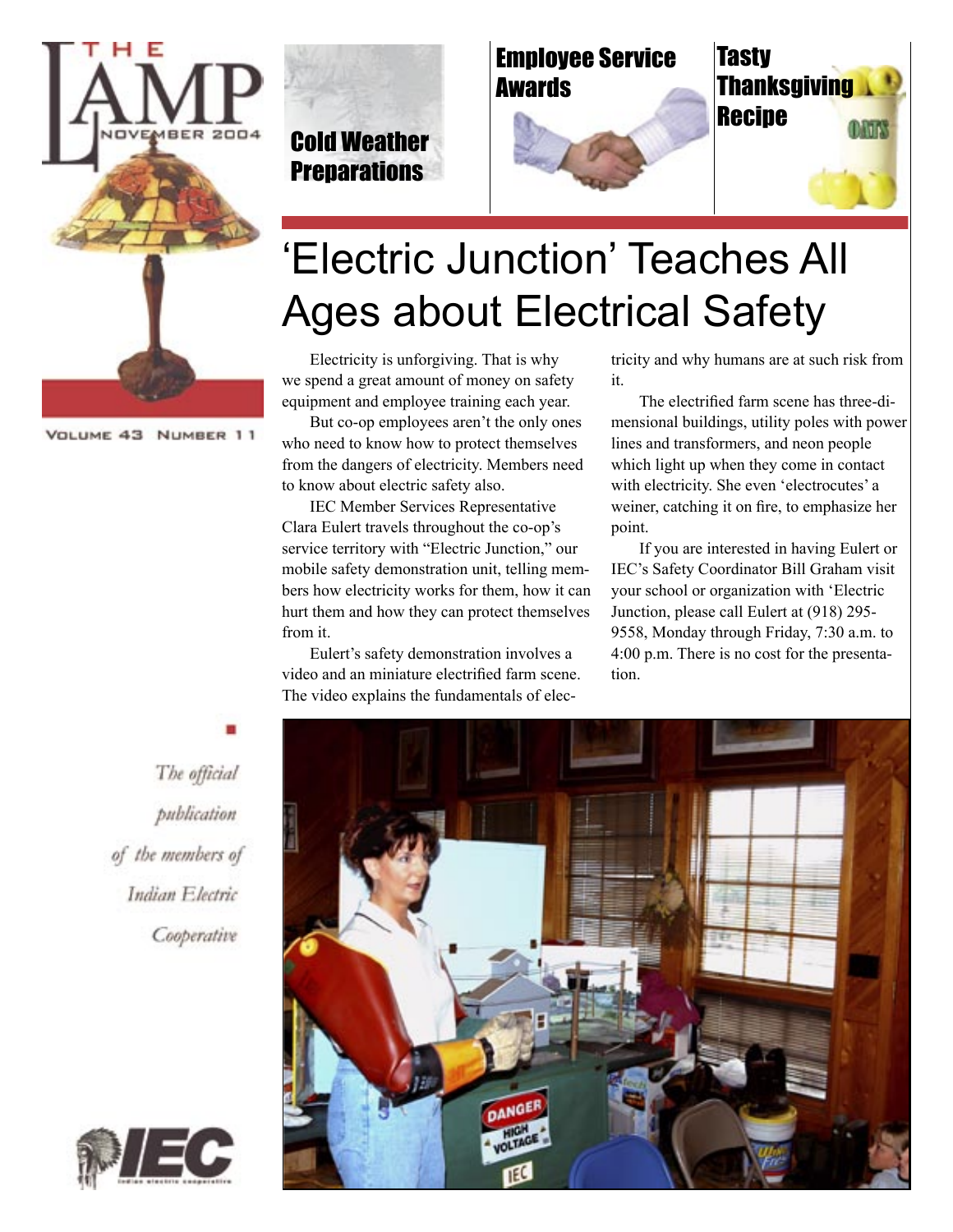# Now is the Time to Prepare Your Home for Winter's Cold Temperatures

If you are wondering what you can do to reduce your heating bills this winter, consider these suggestions.

·Use a programmable thermostat that automatically adjusts your thermostat set-point back at night and during the day when no one is home. Or remember to change the temperature set-point manually every day.

·If you stay alone in a large house, try to confine your activities to one room and leave the remainder of the house at the low nighttime set-point. Heat your daytime activity room to a comfortable temperature with an electric space heater.

·Use electric blankets or quilts for sleeping comfort and to allow a lower nighttime thermostat setting.

·Change your furnace filter as often as it gets dirty. Buy several when you shop so you will have one when you need it.

·Seal large air leaks around plumbing pipes, wires, chimneys and other penetrations through your floors and ceilings.

·Make sure all your storm windows are closed during winter weather. If your storm windows are broken or missing, repair or replace them.

·Open drapes and blinds on your home's south-facing windows during the day to let in solar heat.

·Be sure your walls are filled with insulation and your attic has at least eight inches of insulation. Nothing can compensate for lack of insulation. Insulate your walls and attic if needed.

·If you must replace a gas furnace,

choose a 90% efficient model to save on heating costs.

The last two ideas may require some planning and budgeting. IEC's member services representatives can provide advice, if you have questions. Please call (918) 358-2514 Monday through Friday, 7:30 a.m. to 4 p.m. Or you can visit our Web site at *www.iecok.com.*

### Let the Sunshine in The key features for harvesting free solar heat in the winter are your windows. If you replace your windows, select the window glass according to which way the window faces. Most newer windows have insulated glass, which means they are double-pane windows. This is good in both winter and summer. Many of these double-pane windows also have glass coated with a very thin and almost invisible layer of reflective metal. This low-e coating reduces radiant-heat loss from rooms

through the window. The new types of spectrally selective glass, like low-e2 and Sungate II, are an excellent choice for east and west-facing windows because they also block solar heat in summer. But don't use a spectrally selective glass on the south-facing side if you want solar heat in winter. Standard low-e glass is a better choice for the south-facing windows, but clear double-pane glass is the best choice.

#### **INDIAN ELECTRIC COOPERATIVE, INC.**

**Office Hours** 7:30 a.m. – 4:00 p.m. (Monday - Friday) (918) 358-2514 www.iecok.com

**To Report an Outage** (918) 358-2514 or 1-800-482-2750

**24-hour Service Center**  (918) 295-9520

### **Board of Trustees**

| vvanda Foster, President          |
|-----------------------------------|
| Loris Peckenpaugh, Vice-President |
| Berry Keeler, Sec.-Treas.         |
| <b>Robert Burk</b>                |
| <b>Mike Spradling</b>             |
| J.W. Perry                        |
| Leon Day                          |
| <b>Bill Boone</b>                 |
| <b>Greg Fielding</b>              |
| <b>Gary Moore</b>                 |
| Rock Reese                        |

District 5 District 6 **District 9** District 1 District 2 District 3 District 4 **District 7** District 8 District 8 District 9

*The Lamp* (USPS 942-940) is published monthly by Indian Electric Cooperative, Inc., P.O. Box 49, Highway 64 Southeast, Cleveland, Oklahoma 74020 for the interest of its membership. Subscription price was \$0.25 per month in 2003. Periodical postage paid at Cleveland, Oklahoma and additional mailing offices.

- Postmaster: Send address changes to The Lamp, P.O. Box 49, Cleveland, OK 74020.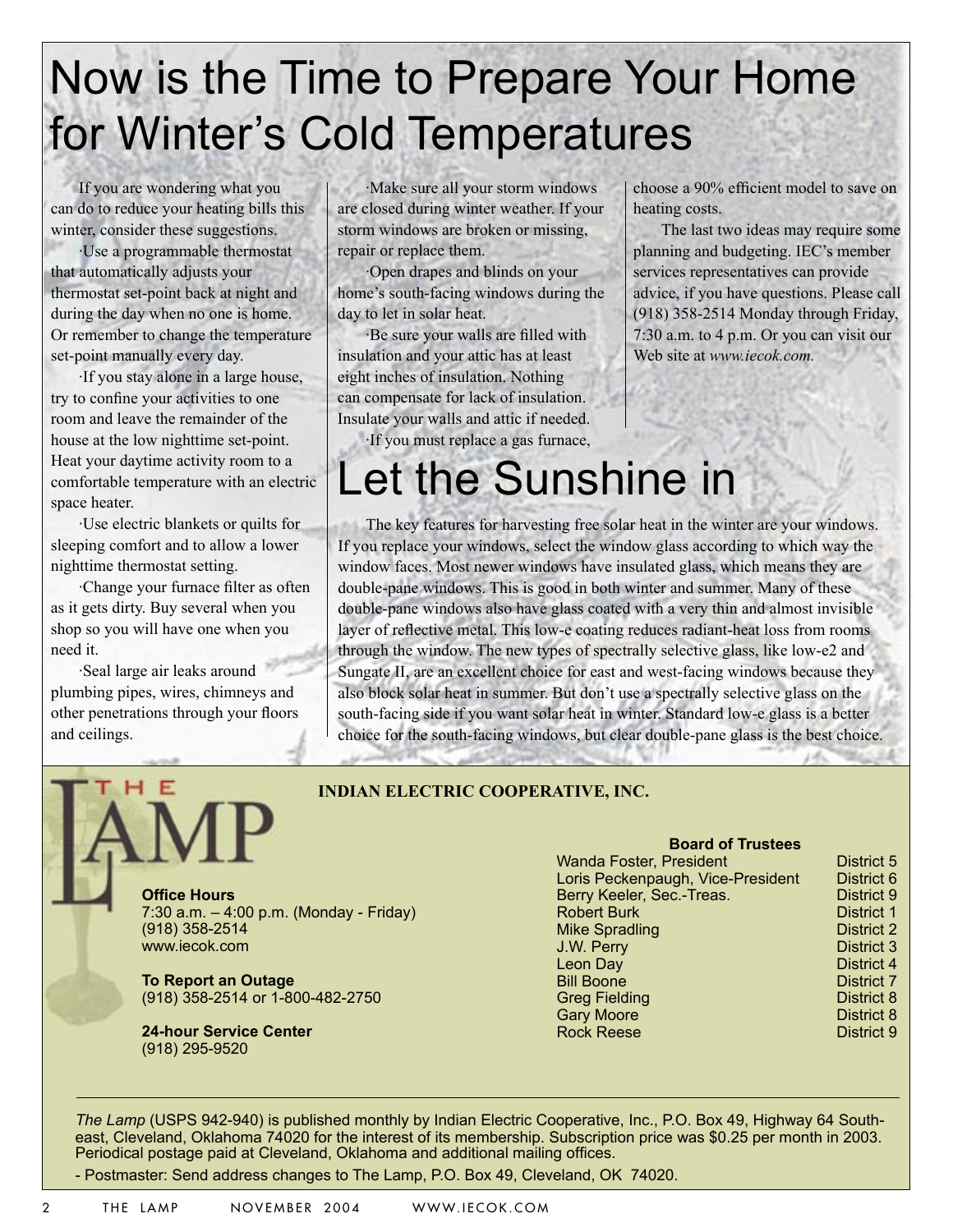

# Employees Honored for Years of Service to Members,

Eighteen employees have been recognized by the co-op's board of trustees and management for their many years of service to the organization and members.

Cleveland lineman David Donalson was recognized for 30 years of employment, while Patricia Daley, James Martin, Bob Stephens, and Cheryl Mills were honored for serving IEC for 25 years. Daley, Martin and Stephens work in the co-op's Fairfax office, while Mills is in the Cleveland office.

Recognized for 20 years of service were Paul Grantham, Roger McAllister, and Lois Blackburn, who are in the Cleveland office, and Ray Johnson, who is in the Fairfax office.

Jack Casebolt, Cleveland office, was honored for 10 years of service.

Honored for five years were Damon Lester, Shawn Stocum, Adam Cheek, Jamie Garrison, Brian Cox, Jeff Guthrie, Travis Burch and Mike Gundy. Burch works in the Fairfax office while the rest are in Cleveland.

IEC board president Wanda Fos-

ter presented the employees with their awards, which they selected depending on their years of service.

"We truly appreciate the dedication and commitment these employees demonstrate on a daily basis," says Foster.

*Recognized for their many years of service and contributions to IEC and the co-op's members are (front row, left to right) Adam Cheek, Roger McAllister, Lois Blackburn, Cheryl Mills, Patricia Daley, Bob Stephens. Back row (left to right) are David Donalson, Mike Gundy, Damon Lester, Jamie Garrison, Ray Johnson, James Martin, and Paul Grantham. Not pictured are Jack Casebolt, Shawn Stocum, Brian Cox, Jeff Guthrie and Travis Burch.*

IEC offices will be closed Thursday, Nov. 25 and Friday, Nov. 26 for the Thanksgiving holiday.

Dispatchers and service personnel will be on duty throughout the fourday holiday. If you experience an interruption in your electric service, or spot a safety hazard, please call 1-800-482-2750 or (918) 358-2514.